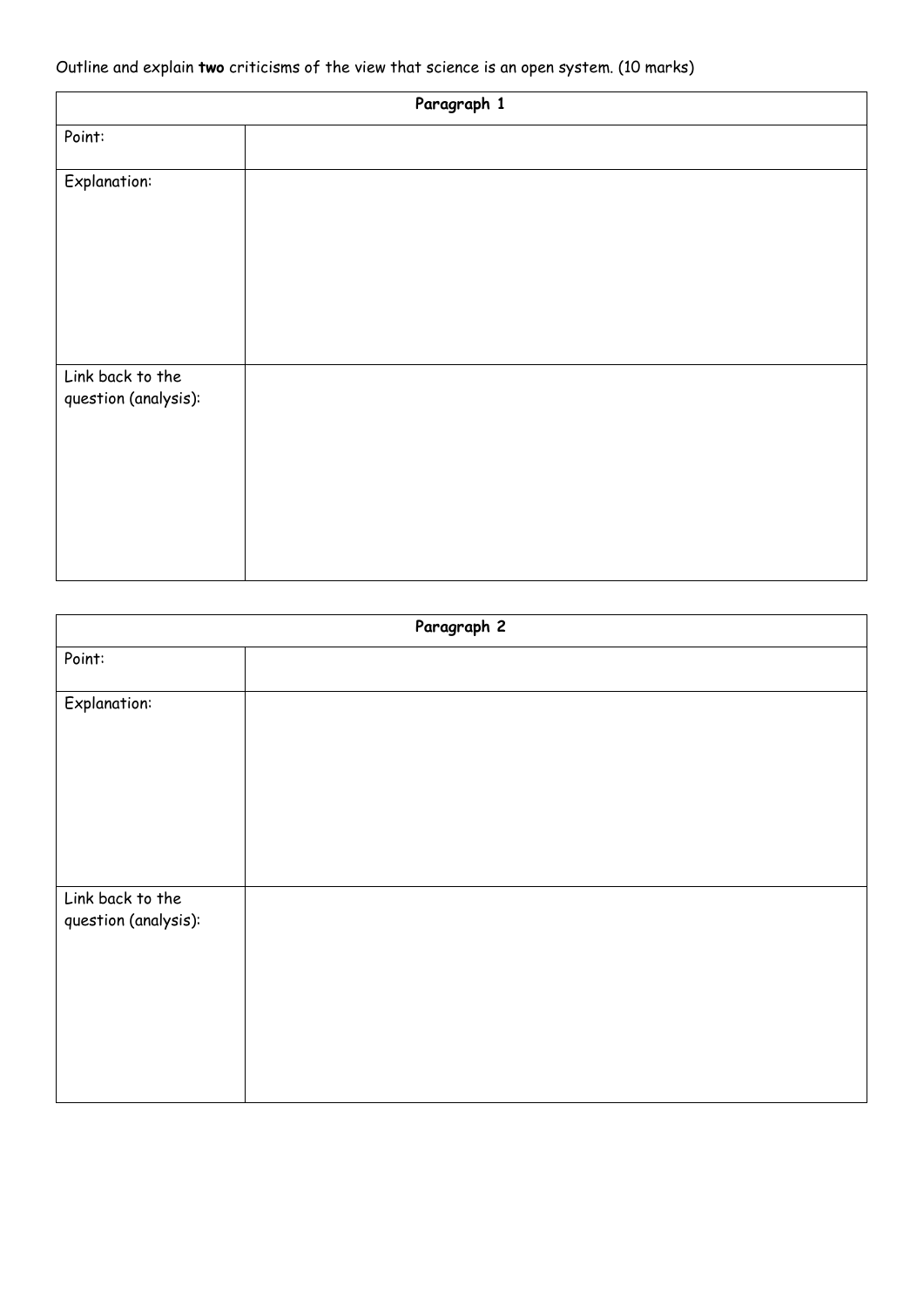Outline and explain two ways in which secularisation might influence the growth of sects and new age movements. (10 marks)

| Paragraph 1                              |  |  |
|------------------------------------------|--|--|
| Point:                                   |  |  |
| <b>Explanation:</b>                      |  |  |
| Link back to the<br>question (analysis): |  |  |

| Paragraph 2                              |  |
|------------------------------------------|--|
| Point:                                   |  |
| <b>Explanation:</b>                      |  |
|                                          |  |
| Link back to the<br>question (analysis): |  |
|                                          |  |
|                                          |  |
|                                          |  |
|                                          |  |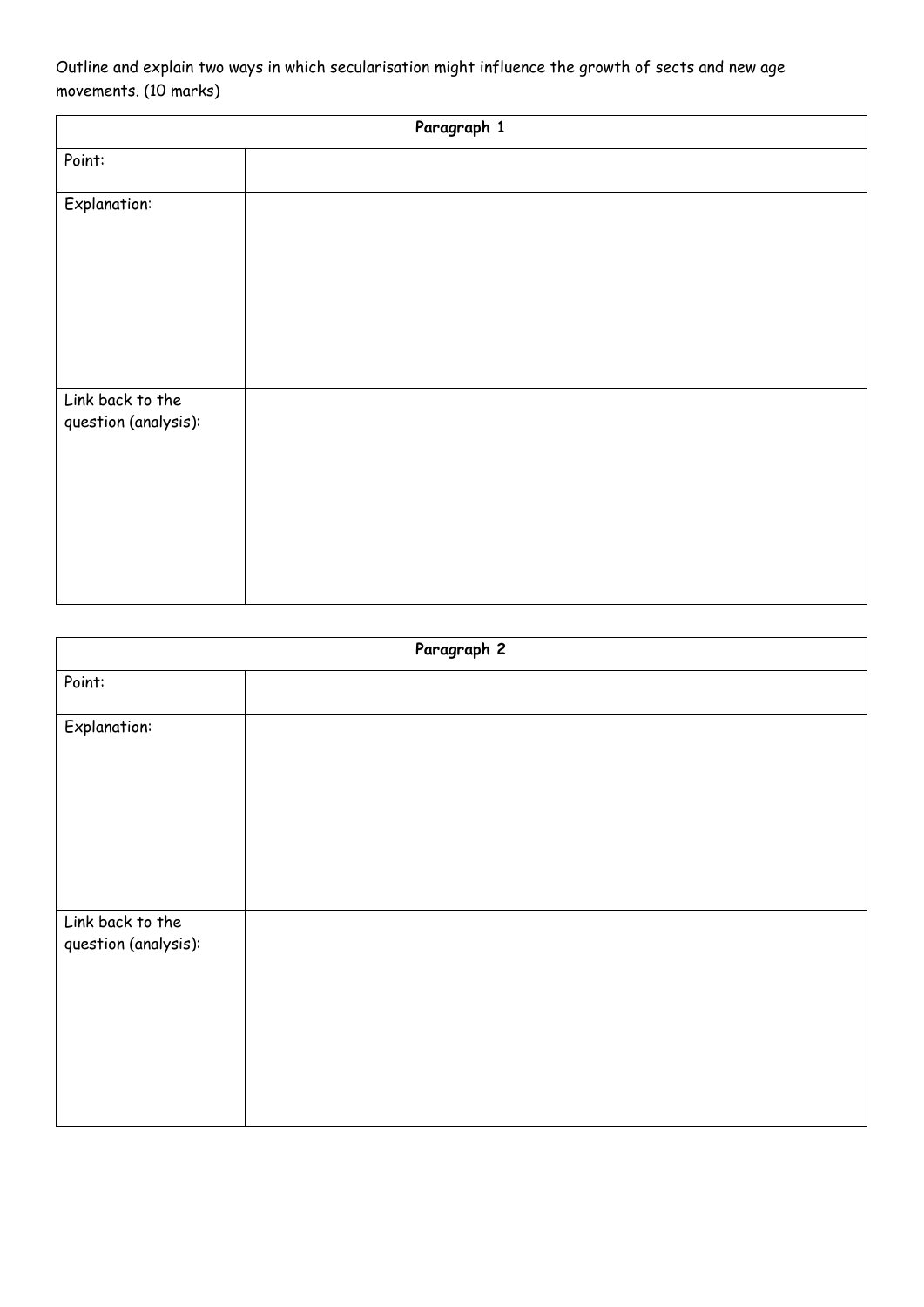Outline and explain two reasons why certain social groups are particularly attracted to sects. (10 marks)

| Paragraph 1                              |  |
|------------------------------------------|--|
| Point:                                   |  |
| <b>Explanation:</b>                      |  |
| Link back to the<br>question (analysis): |  |

| Paragraph 2                              |  |
|------------------------------------------|--|
| Point:                                   |  |
| <b>Explanation:</b>                      |  |
| Link back to the<br>question (analysis): |  |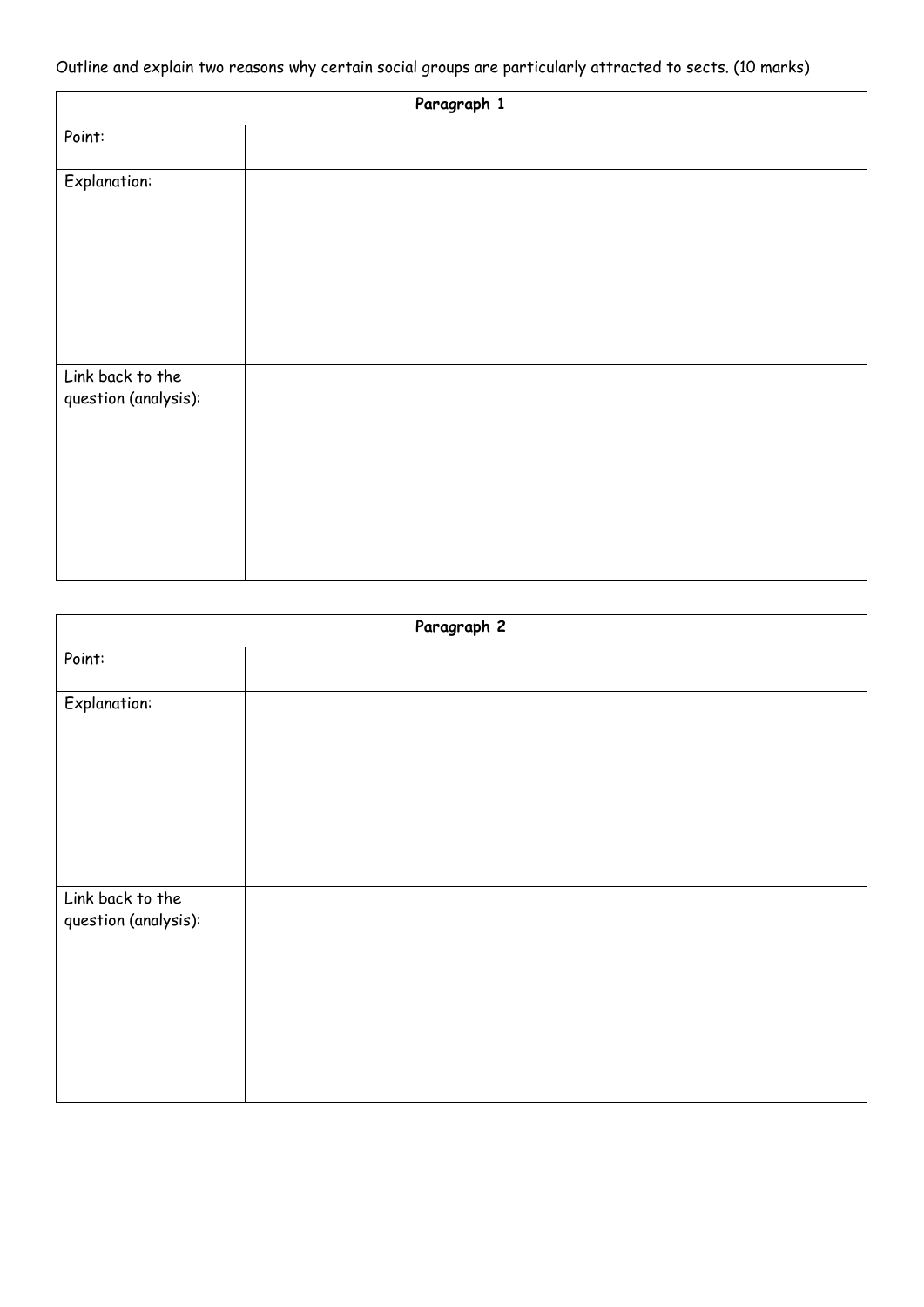Outline and explain two ways in which globalisation has changed the nature of religious organisations in the world today (10 marks)

| Paragraph 1                              |  |
|------------------------------------------|--|
| Point:                                   |  |
| <b>Explanation:</b>                      |  |
| Link back to the<br>question (analysis): |  |

| Paragraph 2                              |  |
|------------------------------------------|--|
| Point:                                   |  |
| <b>Explanation:</b>                      |  |
| Link back to the<br>question (analysis): |  |
|                                          |  |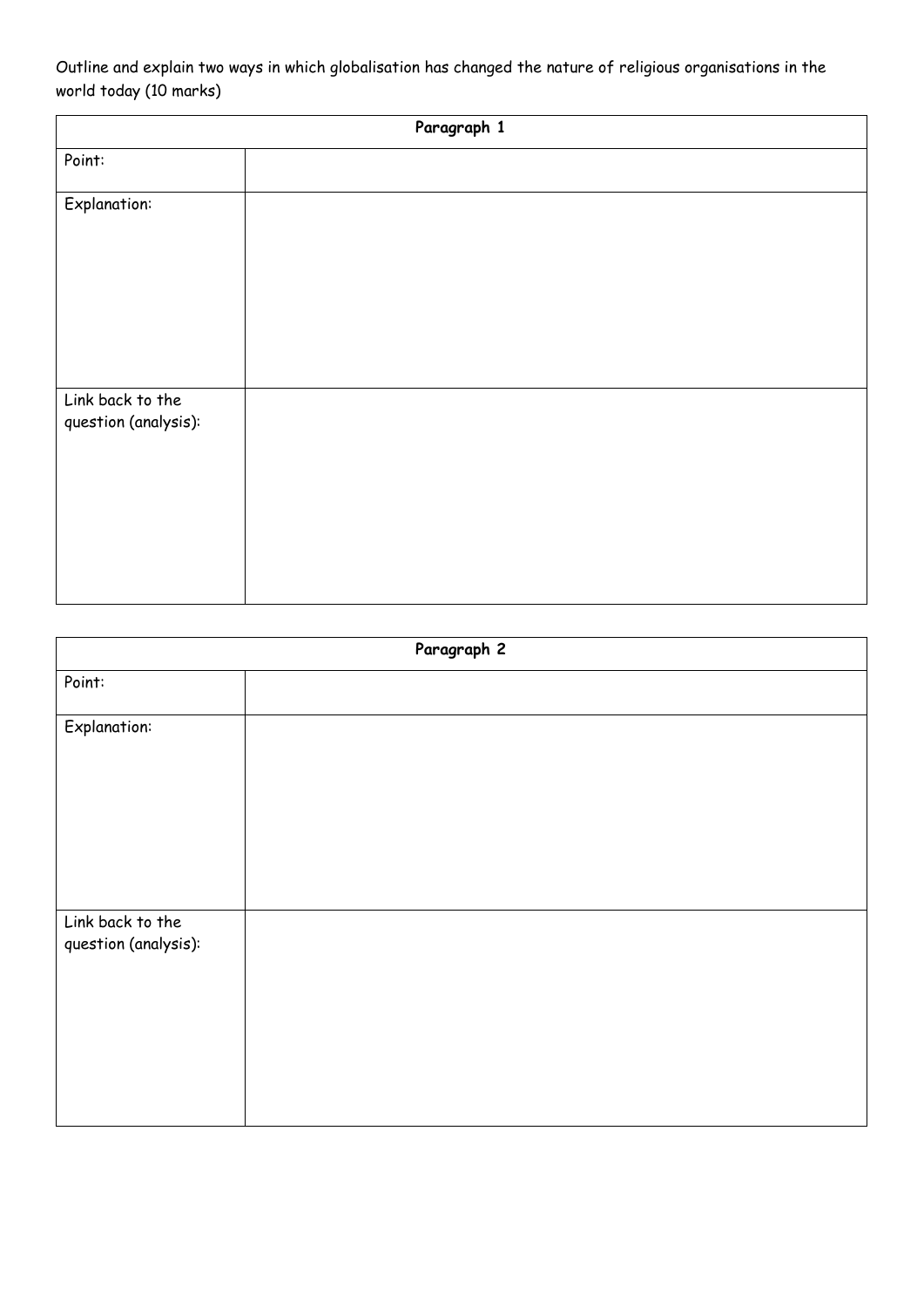Outline and explain two ways in which religious organisations can promote social change (10 marks)

| Paragraph 1                              |  |
|------------------------------------------|--|
| Point:                                   |  |
| <b>Explanation:</b>                      |  |
| Link back to the<br>question (analysis): |  |

| Paragraph 2                              |  |
|------------------------------------------|--|
| Point:                                   |  |
| <b>Explanation:</b>                      |  |
| Link back to the<br>question (analysis): |  |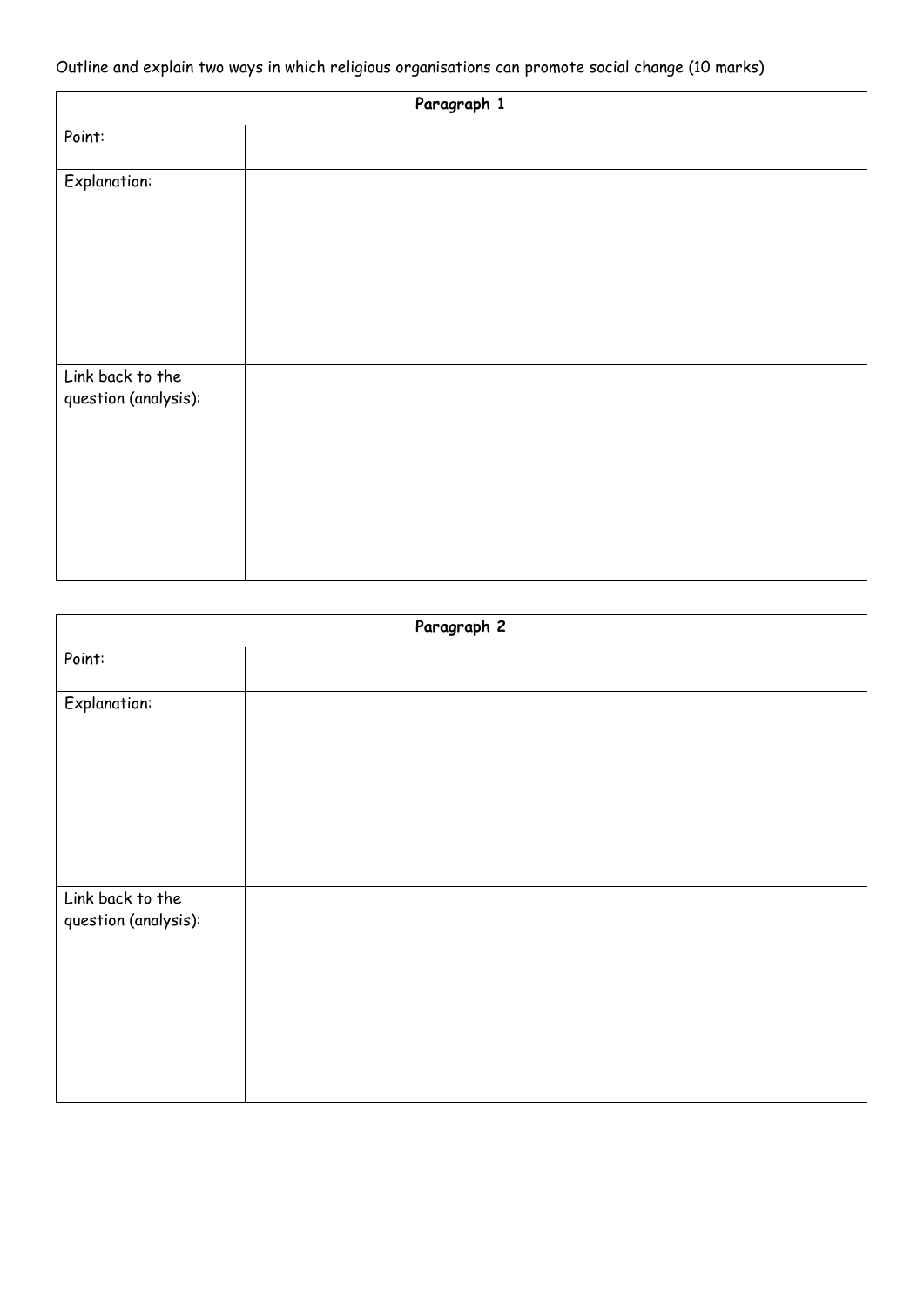Outline and explain two reasons why women might be attracted to new religious movements (10 marks)

| Paragraph 1                              |  |
|------------------------------------------|--|
| Point:                                   |  |
| <b>Explanation:</b>                      |  |
| Link back to the<br>question (analysis): |  |

| Paragraph 2                              |  |
|------------------------------------------|--|
| Point:                                   |  |
| <b>Explanation:</b>                      |  |
| Link back to the<br>question (analysis): |  |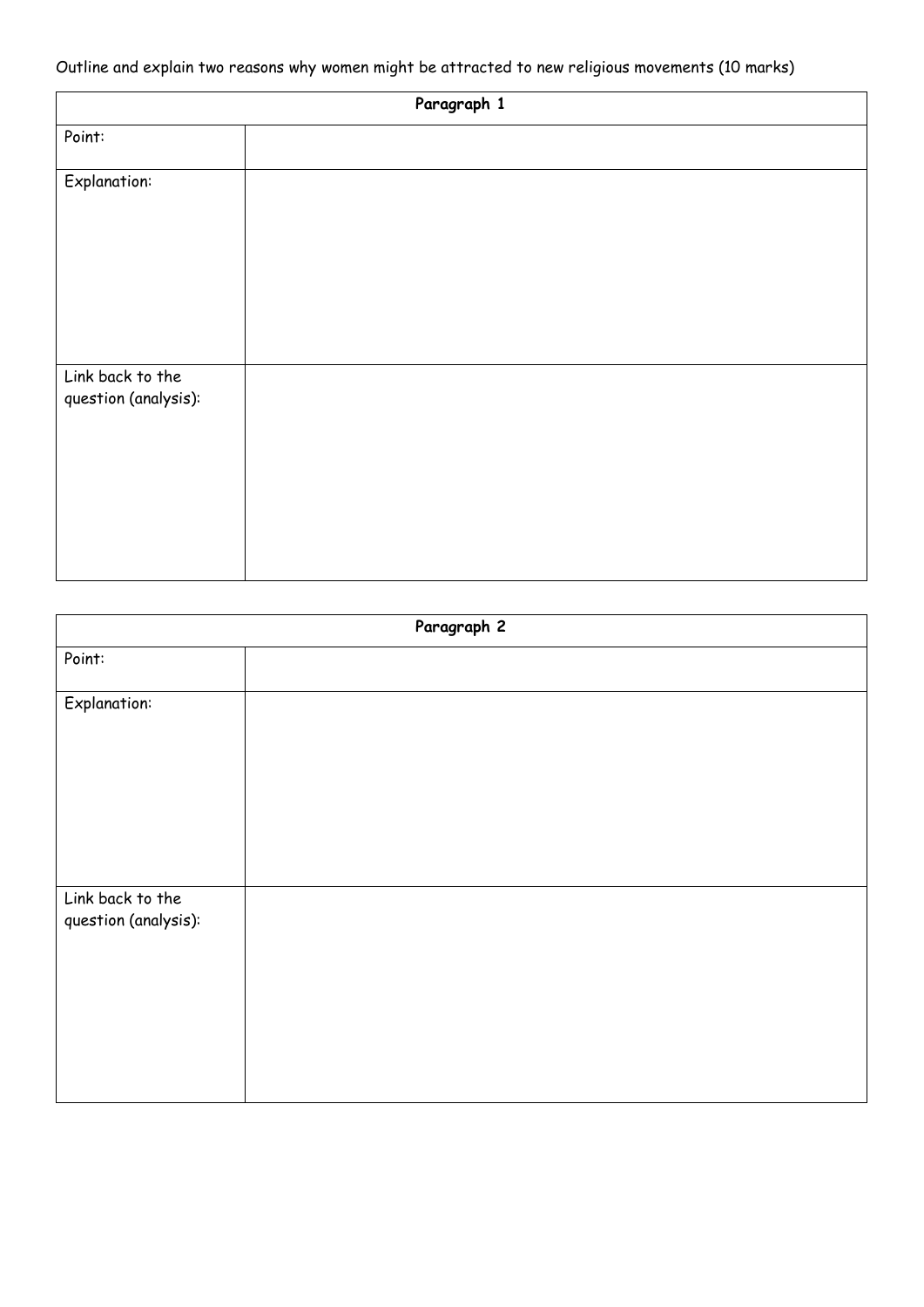Outline and explain two ways in which globalisation might have influenced the belief in science in the world today (10 marks)

| Paragraph 1                              |  |  |
|------------------------------------------|--|--|
| Point:                                   |  |  |
| <b>Explanation:</b>                      |  |  |
| Link back to the<br>question (analysis): |  |  |

| Paragraph 2                              |  |
|------------------------------------------|--|
| Point:                                   |  |
| <b>Explanation:</b>                      |  |
|                                          |  |
|                                          |  |
| Link back to the<br>question (analysis): |  |
|                                          |  |
|                                          |  |
|                                          |  |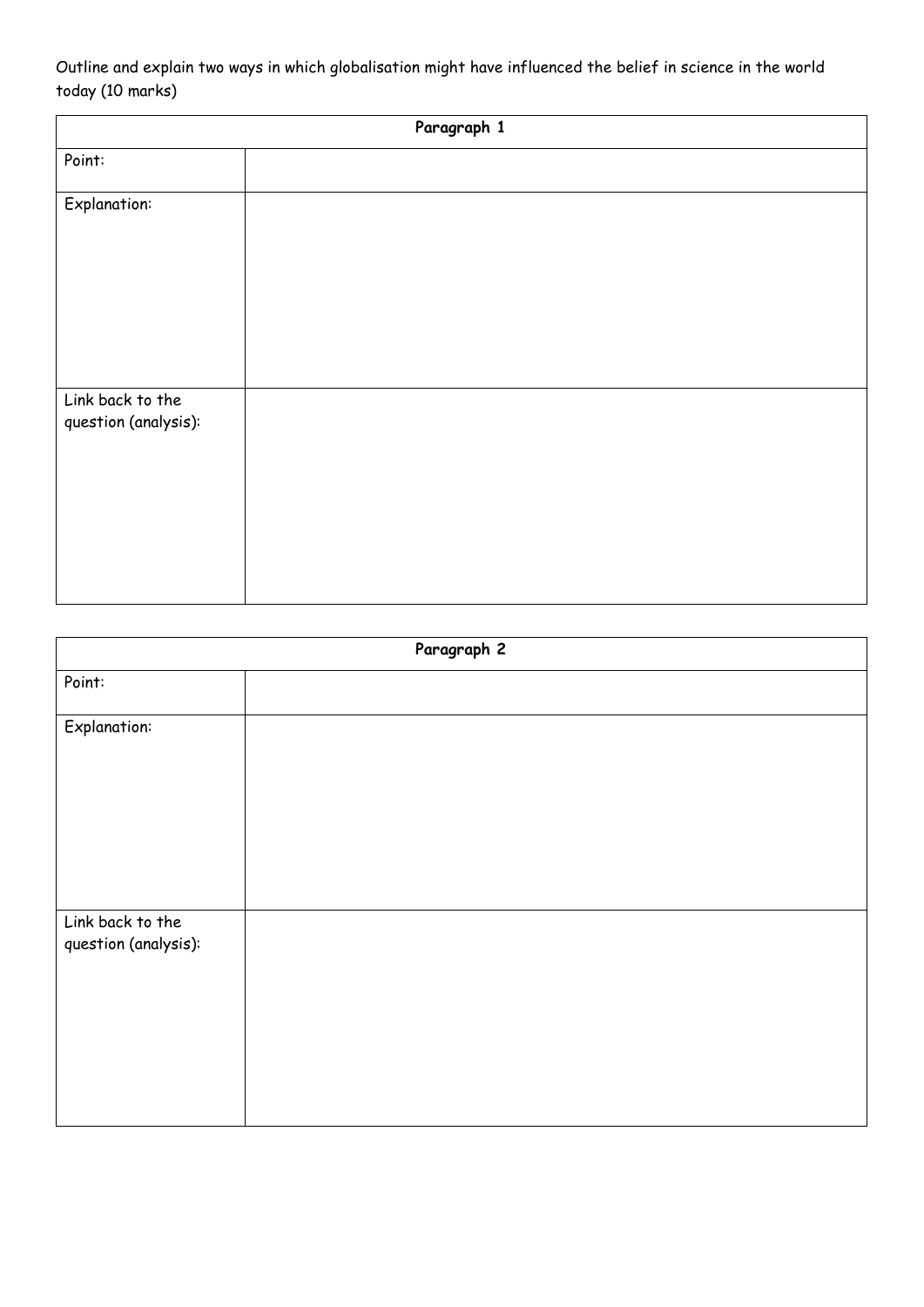| Paragraph 1                              |  |
|------------------------------------------|--|
| Point:                                   |  |
| <b>Explanation:</b>                      |  |
| Link back to the<br>question (analysis): |  |

| Paragraph 2                              |  |
|------------------------------------------|--|
| Point:                                   |  |
| <b>Explanation:</b>                      |  |
| Link back to the<br>question (analysis): |  |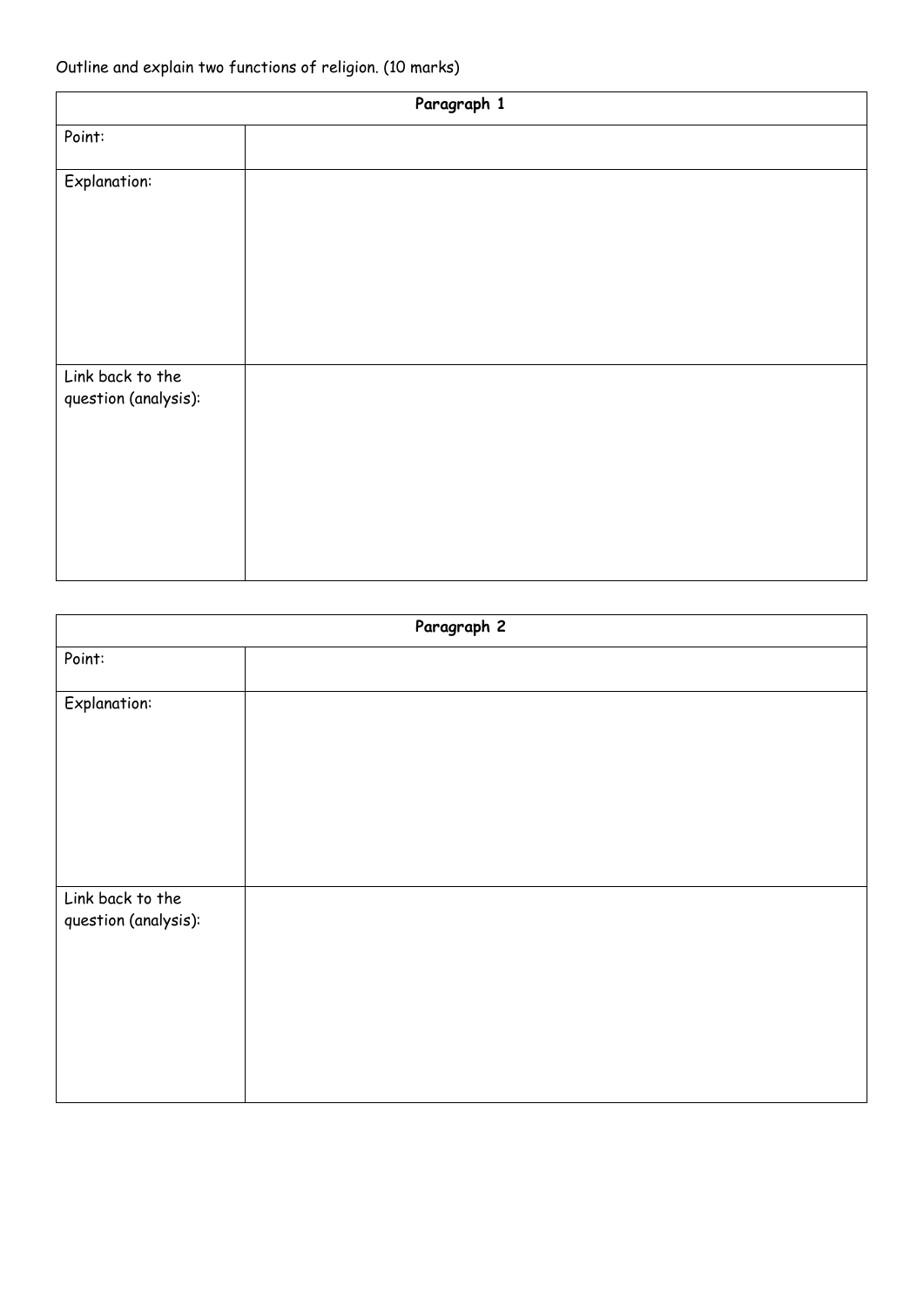## Outline and explain two causes of the process of secularisation. (10 marks)

| Paragraph 1                              |  |
|------------------------------------------|--|
| Point:                                   |  |
| <b>Explanation:</b>                      |  |
| Link back to the<br>question (analysis): |  |

| Paragraph 2                              |  |
|------------------------------------------|--|
| Point:                                   |  |
| <b>Explanation:</b>                      |  |
| Link back to the<br>question (analysis): |  |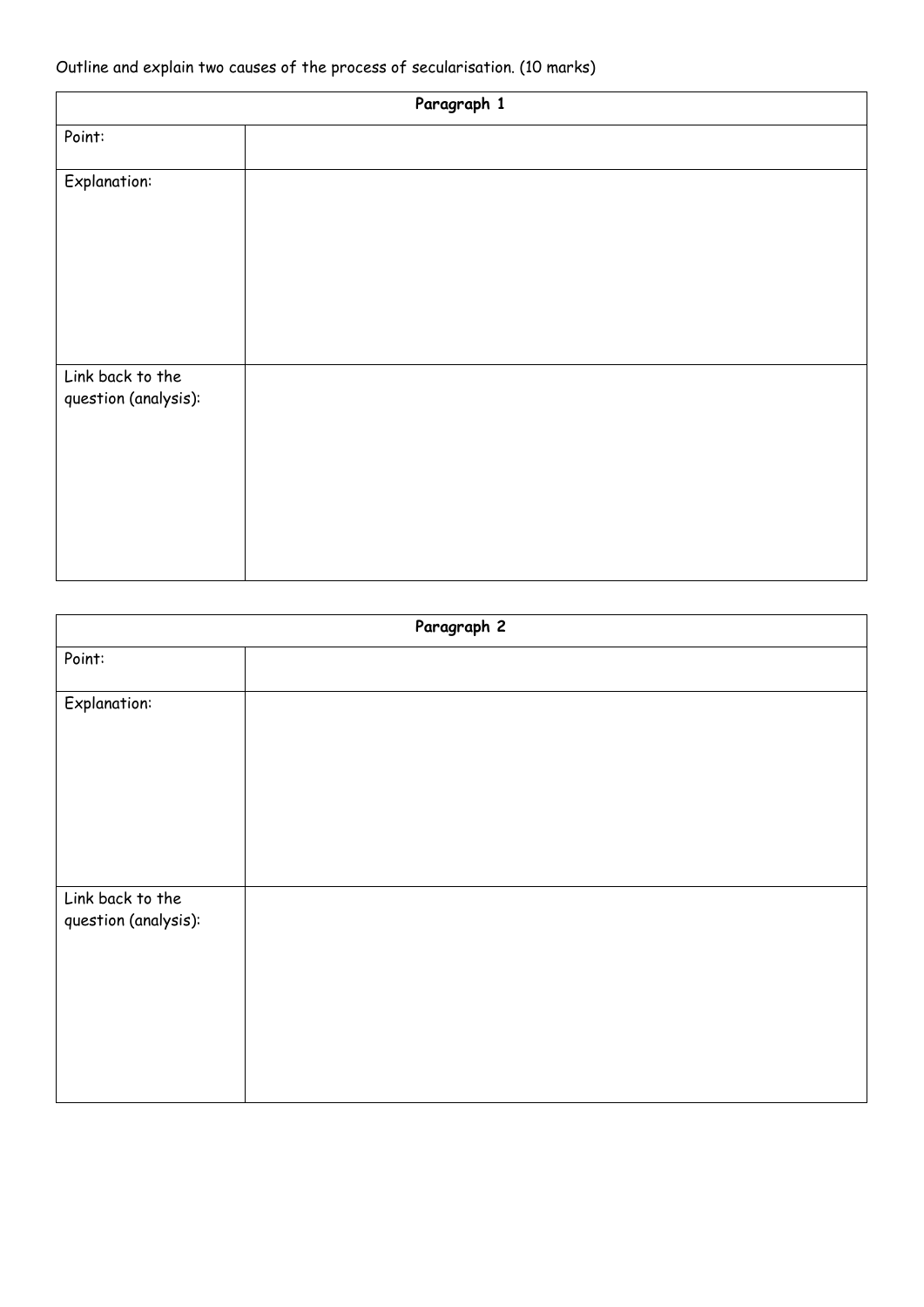Outline and explain two reasons why figures on attendance at mainstream churches may overstate the degree of secularisation in Britain today. (10 marks)

| Paragraph 1                              |  |  |
|------------------------------------------|--|--|
| Point:                                   |  |  |
| <b>Explanation:</b>                      |  |  |
| Link back to the<br>question (analysis): |  |  |

| Paragraph 2                              |  |
|------------------------------------------|--|
| Point:                                   |  |
| <b>Explanation:</b>                      |  |
| Link back to the<br>question (analysis): |  |
|                                          |  |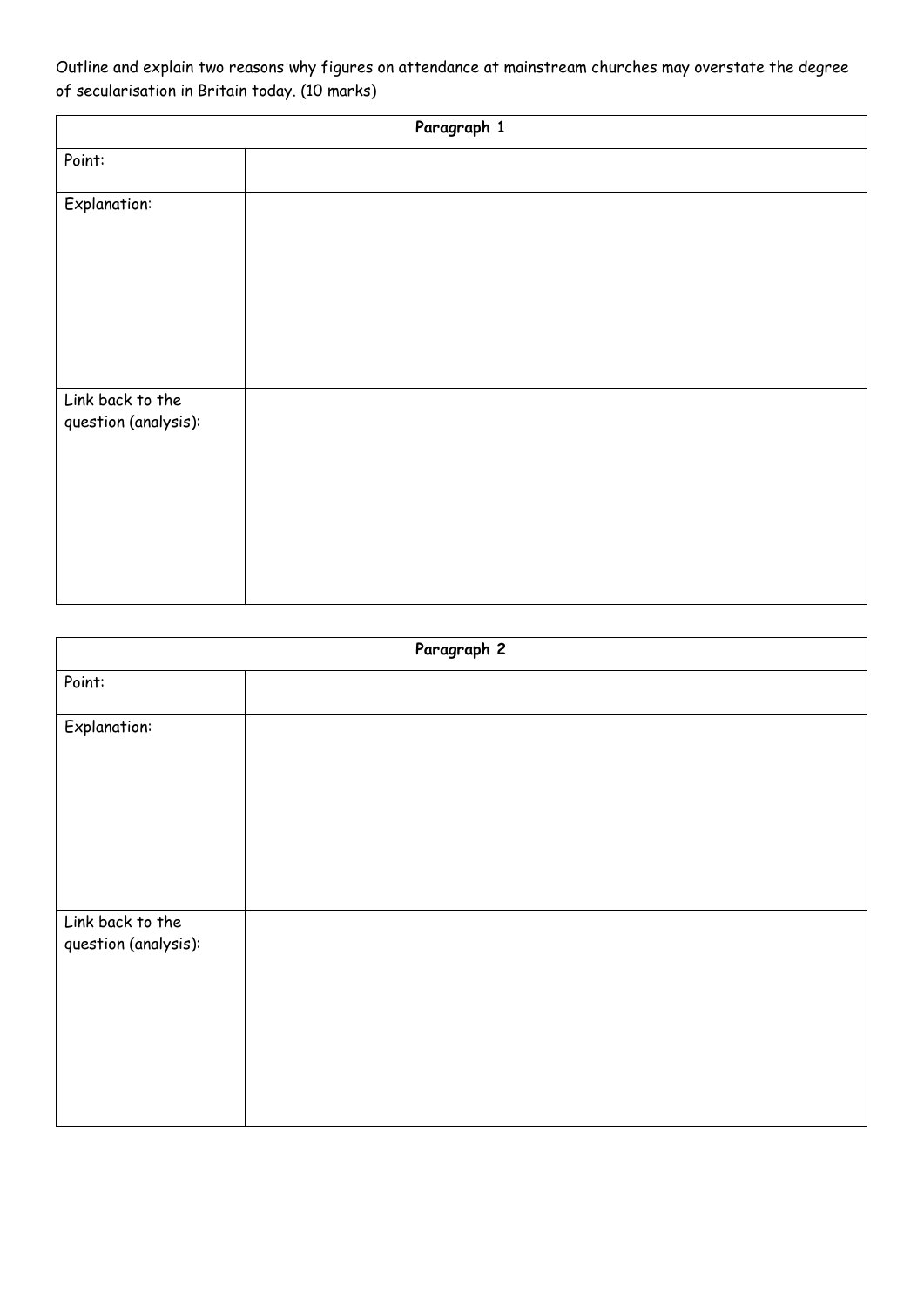Outline and explain two ways in which religion and development may be related in the world today. (10 marks)

| Paragraph 1                              |  |
|------------------------------------------|--|
| Point:                                   |  |
| <b>Explanation:</b>                      |  |
| Link back to the<br>question (analysis): |  |

| Paragraph 2                              |  |
|------------------------------------------|--|
| Point:                                   |  |
| <b>Explanation:</b>                      |  |
| Link back to the<br>question (analysis): |  |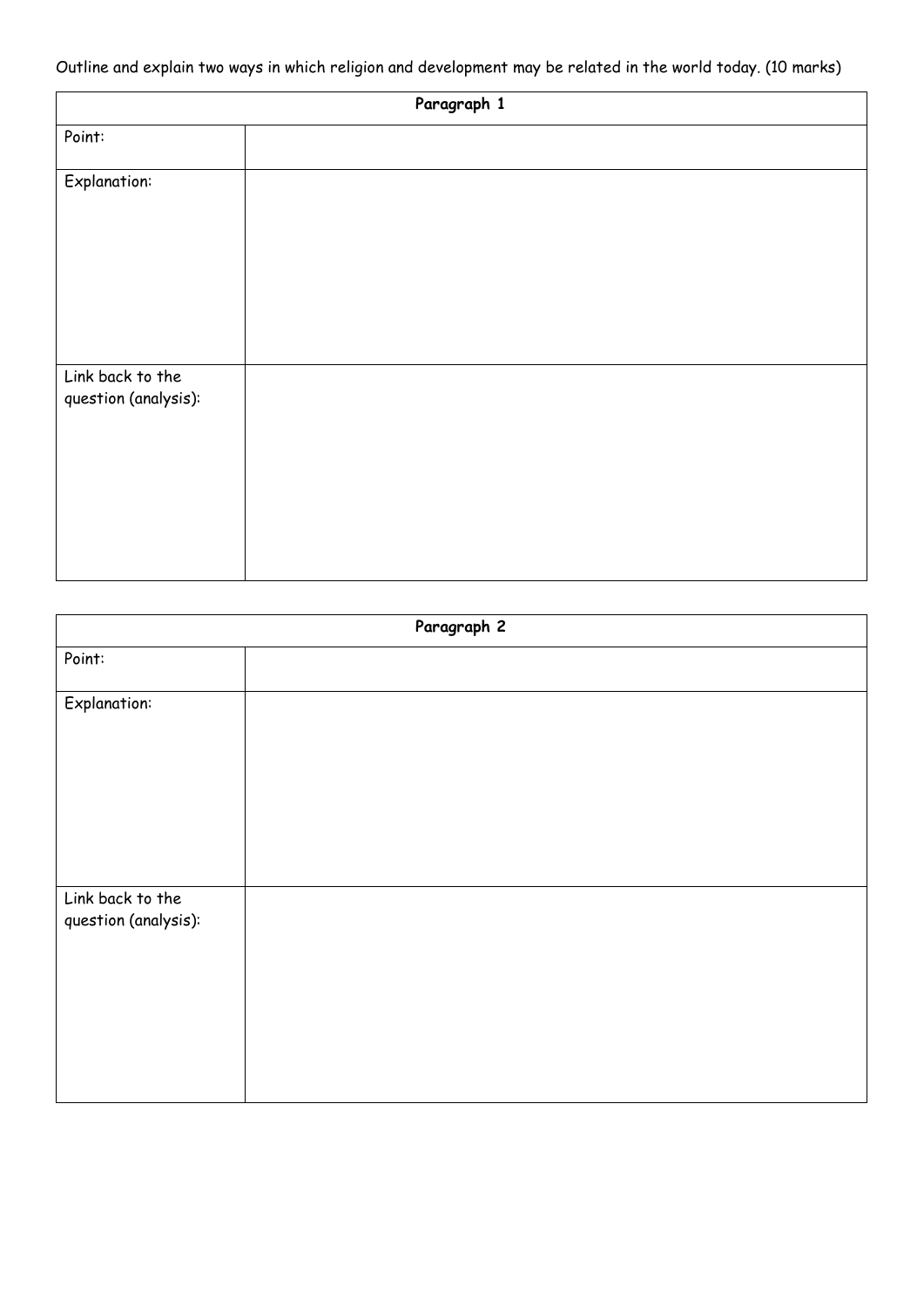## Outline and explain two reasons why some people join sects. (10 marks)

| Paragraph 1                              |  |
|------------------------------------------|--|
| Point:                                   |  |
| <b>Explanation:</b>                      |  |
| Link back to the<br>question (analysis): |  |

| Paragraph 2                              |  |
|------------------------------------------|--|
| Point:                                   |  |
| <b>Explanation:</b>                      |  |
| Link back to the<br>question (analysis): |  |